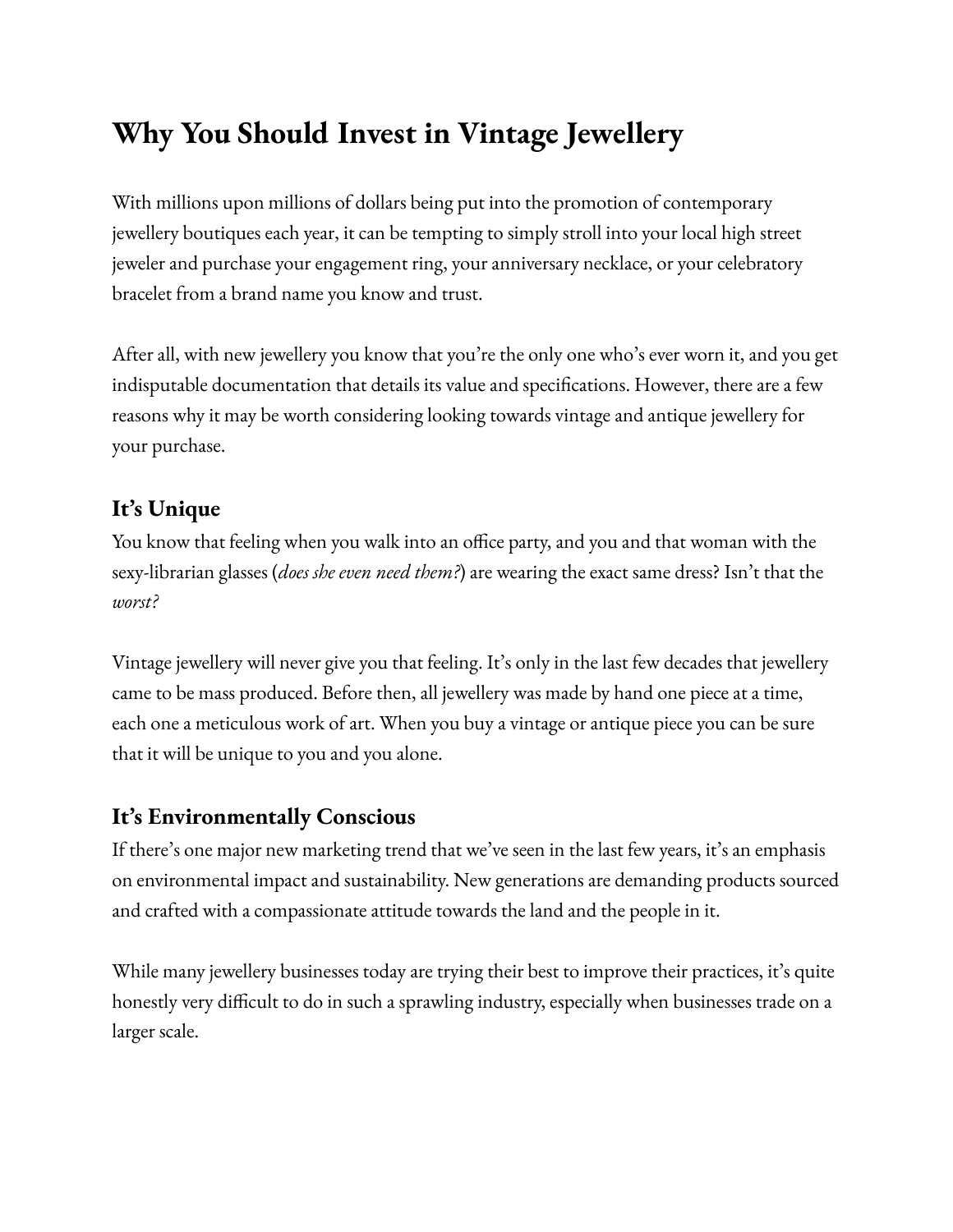When buying vintage jewellery, you know that your money isn't being recycled into the earth-damaging mining industry or supporting businesses (even indirectly, further up the supply chain) that negatively impact people who live in mining-heavy countries. Vintage jewellery is a clean, conflict-free choice.

## **It Holds Its Value**

While modern, mass-produced jewellery tends to lose its resale value over time, vintage jewellery has already completed its resale curve and will most likely keep the same value you paid for it (and maybe even increase!). This is especially true for quality brands that have since gone out of business and are fetching higher and higher prices among collectors, or for materials that have fallen out of use due to supply issues or the introduction of new alternatives.

Natural pearls, for example — that is, "wild" pearls that weren't cultivated in controlled environments — are almost never used in contemporary jewellery and always cause a lot of excitement at auctions and estate sales. The same can be said for vintage name brand jewellery such as Chanel or Dior.

It also helps that in certain countries such as the UK vintage jewellery is tax-exempt, saving you money right from the beginning.

## **Unbeatable Quality**

This circles back to what we said about individuality and the rise of mass-produced work. Early and mid-century jewelers were true artisans (before the word started getting batted around with every Nescafé ad) and made sure every single piece was as well-crafted as could be. Furthermore, if you're buying a one hundred year old piece in good condition, you know that it's survived that long and will probably survive at least one hundred more. Vintage jewellery has an endurance and a human touch that we don't often see in it's contemporary counterparts.